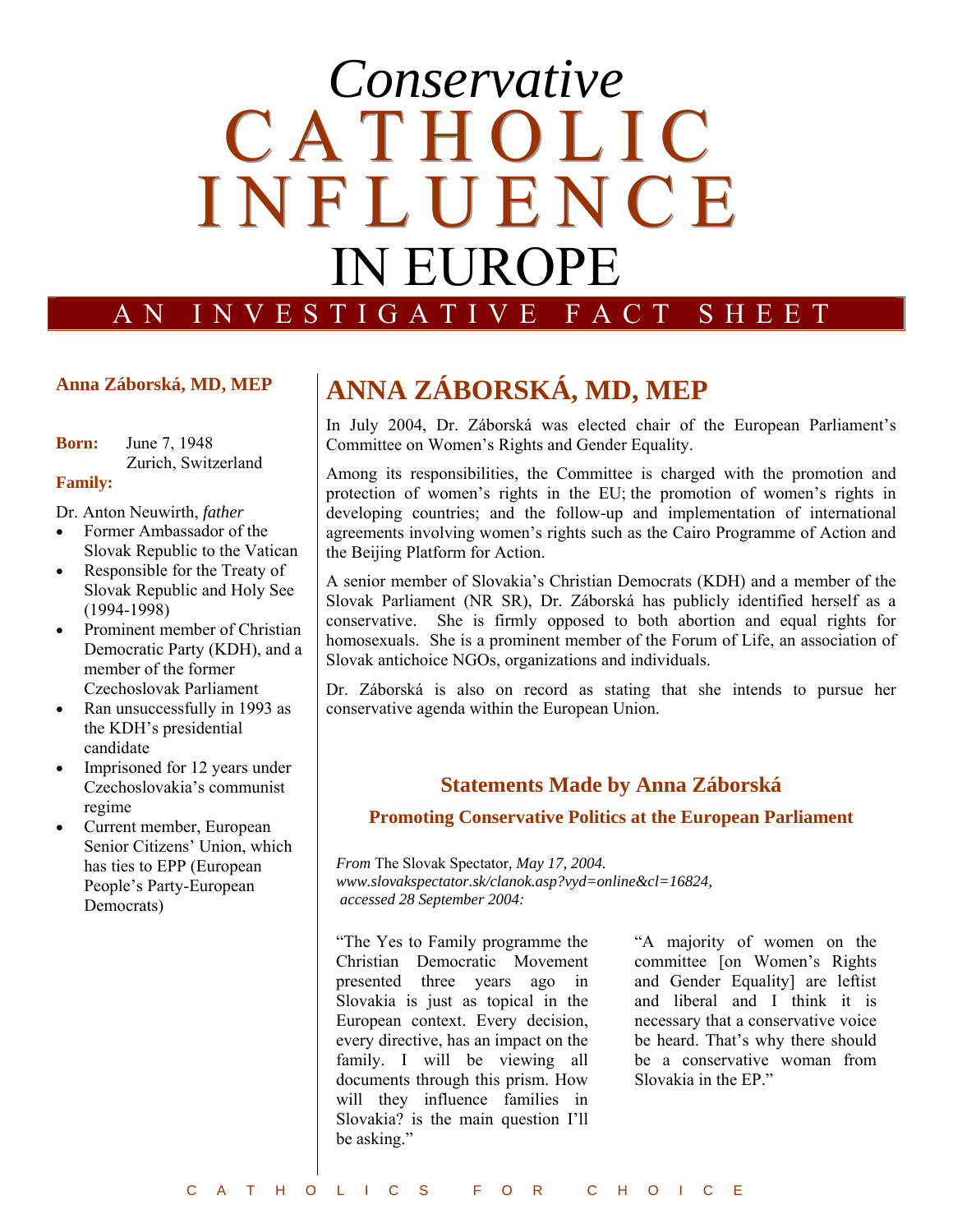#### CONSERVATIVE CATHOLIC INFLUENCE IN EUROPE: Anna Záborská

#### **Political Experience**

#### 1990-present

Member, Christian Democratic Movement (Kresťanskodemokratické hnutie - KDH) (*http://www.kdh.sk/index\_eng.htm)*

#### 1998-2004

 Member of Slovak Parliament (NR SR)

Positions held

- Member of the National Council of the Slovak Republic
- Vice-Chairwoman of the Committee on Health Care
- Member of the Inter- Parliamentary Union

## **European Parliament**

#### 1998-2002

 Member of the Permanent Delegation of the National Council of the Slovak Republic to the EU-Slovak Republic Joint Parliamentary Committee

#### 2003-2004

 Observer at the European Parliament

### 2004-present Member of European Parliament

Positions held

- Chairwoman, Committee of Women's Rights and Gender Equality
- Member, Conference of Committee of Chairmen
- Member, Committee on Development
- Member, Delegation to the ACP-EU Joint Parliamentary Assembly

# **Statements Made by Anna Záborská**

# **Promoting Conservative Politics at the European Parliament (cont.)**

*From* The Slovak Spectator*, May 17, 2004. www.slovakspectator.sk/clanok.asp?vyd=online&cl=16824, accessed 28 September 2004:* 

"There are attempts in the EP to put all forms of partnerships on equal footing with the family. The danger is that the EP adapts different resolutions without a sufficient quorum. There may be a majority of liberal voices at the present. But the acceding countries, especially those who share a deeper respect for values, such as Slovakia, Poland, Slovenia, and Lithuania, are not afraid to stand up and say [what they think]."

"Even in the EP's conservative faction there is a liberal atmosphere and it seems as though there is some self-censure in place. It's as though people in Europe don't have the courage to defend conservative values."

"My party has been criticized throughout the last 14 years for openly defending conservative values. That fire has hardened us. We have the predisposition to speak up. Many times, it's enough to speak up and then others join."

# **Committee Members' Opposition to Záborská's Election**

UK Socialist Mary Honeyball condemned the appointment as "wholly inappropriate." "Her views on abortion and homosexuality in particular could put her in direct conflict with what the committee is trying to achieve."

German Socialist Lissy Gröner agreed, "I opposed her candidacy because her attitude is against the spirit of the committee."

> -http://www.moznostvolby.sk/eng\_mon\_zaborska.htm, accessed 30 September 2004.

# **Statements Made by Anna Záborská**

# **Abortion**

"Freedom of choice is a personal matter. We can't keep anyone from going where they want. Legislation is a different thing, however. If we have the opportunity to create legislation [in Slovakia] according to our beliefs, we should take advantage of it."

> *-*The Slovak Spectator*, 17 May 2004. www.slovakspectator.sk/clanok.asp ?vyd=online&cl=16824, accessed 28 September 2004.*

"We know very well that it is not just about her body but that she is also making a decision about another life."

> *-*The Slovak Spectator*, 21 March 2004. www.slovakspectator.sk/clanok.asp ?vyd=online&cl=12509, accessed 28 September 2004.*